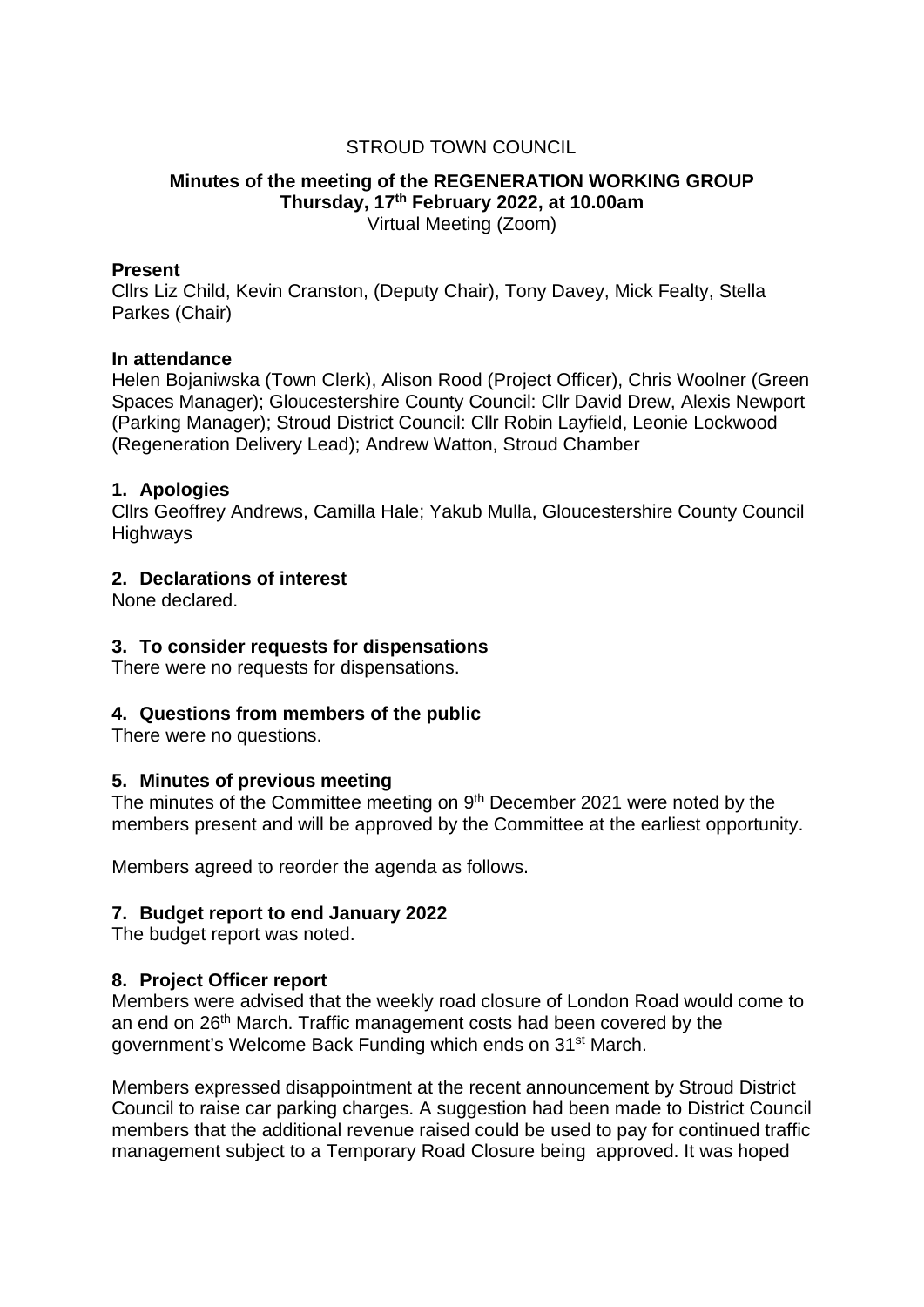that this would be discussed at the District Council's Full Council meeting on 17th February, when their budget would be approved.

Item 8 discussion was suspended to allow attendance by GCC officer and discussion of Item 6.

# **6. Gloucestershire County Council Parking Review update**

Alexis Newport, Parking Manager at Gloucestershire County Council gave an update on the town centre parking review, which had involved focus groups. During this informal consultation stage, the parking review team learnt of multiple other projects currently underway or planned e.g. the Town Council's Street Spaces project and other proposals being considered for inclusion in the District Council's Levelling Up Fund. The Regeneration Working Group's previous decision to commission a town centre parking survey was also noted. It was therefore suggested a working group be set up to help ensure solutions were complementary.

Members asked when the responses/results of both consultations (residential and town centre) would be available. The results of consultation relating to residential areas were likely to be available by the end of March and a report from the town centre consultation would be sent after the meeting.

**Action:** Alexis Newport to send report, and Project Officer to set up and identify members for a working group

Item 8 discussion resumed.

The Project Officer updated members on development of a town-wide parking research project, which includes on- and off-street parking. A comprehensive brief was being developed with Stroud District Council.

**Action:** Project Officer to bring brief and further update to the next meeting

## **9. Design work update at Subscription Rooms forecourt**

The Green Spaces Manager presented initial concept design illustrations and explained that an accessibility report will also be commissioned. A communications plan for internal and external audiences including both public face-to-face and online consultation was in development.

Members welcomed the concept design drawings and **agreed** to recommend them to Full Council alongside a community engagement plan for approval.

**Action:** Green Spaces Manager to present designs and community engagement plan to Full Council on 7<sup>th</sup> March.

## **10.Update on Levelling Up Fund bid**

Leonie Lockwood, Regeneration Delivery Lead from Stroud District Council, updated members on the progress of bid development. Although the Levelling Up White Paper was published by government on 2<sup>nd</sup> February it did not contain a timetable or further details for Round 2 Submission bids. Consequently, the council will continue with all projects in anticipation of a June submission date. This includes junction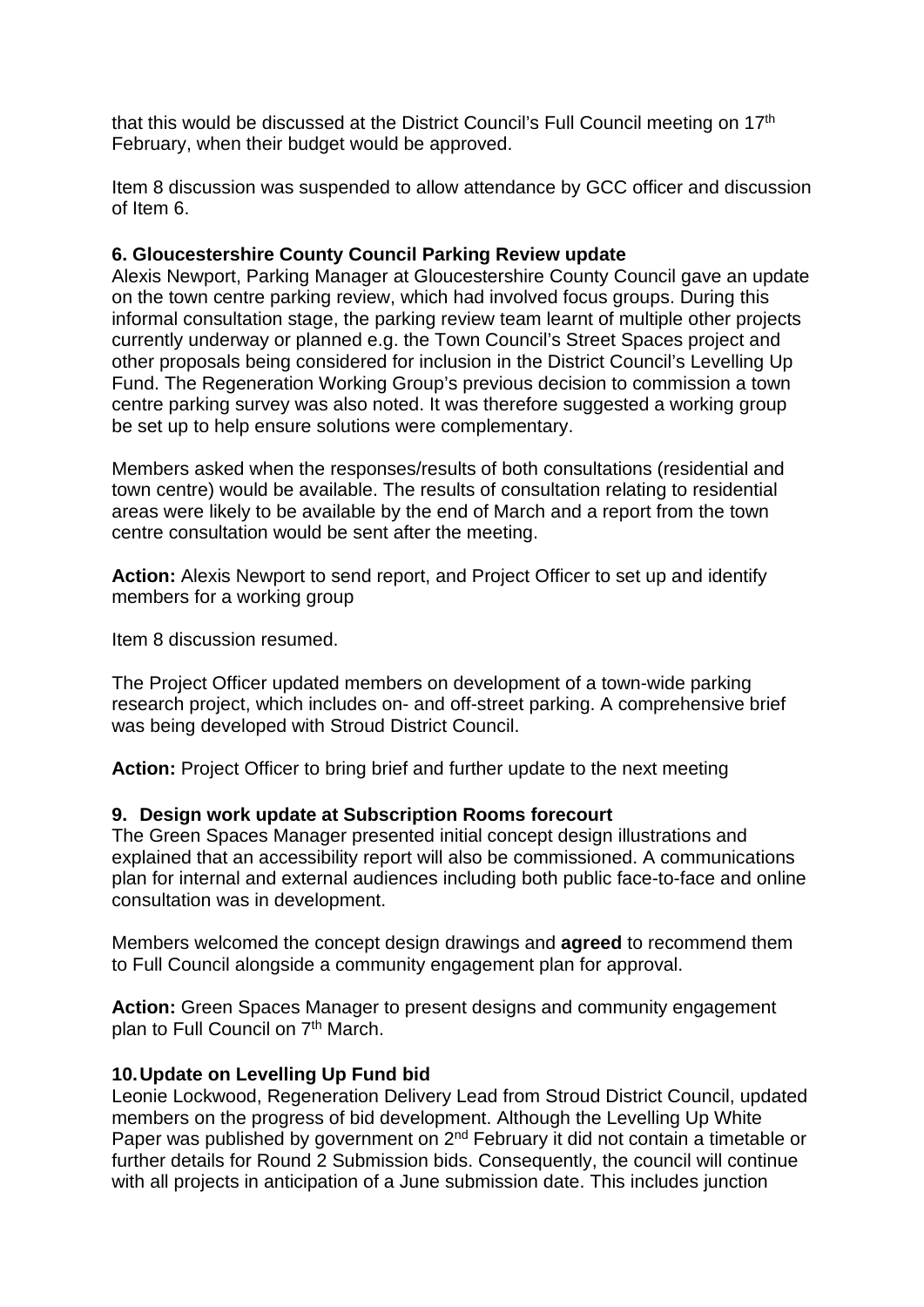improvements at Wallbridge and Merrywalks, railway station improvements including the forecourt and Goods Shed areas, access to Brunel Mall car park, the Subscription Rooms forecourt (see Item 9) and improvements to Lansdown Hall.

# **11. Stroud District Council waste storage support at Fawkes Place**

Stroud District Council had requested support from the Town Council for the installation and maintenance of a secure, lockable commercial waste storage unit in Fawkes Place. The area is subject fly-tipping and residential properties disposing their domestic waste alongside the commercial waste.

Members noted that the Town Council was not responsible for waste and did not have the resources to do so. The Working Group **agreed** that a secure store is needed in Fawkes Place and suggested that the Town Council could contribute to the construction costs, and potentially manage keys to the store, but were not willing to commit to the management and maintenance due to a lack of capacity.

Other approaches were discussed, including learning lessons from the district councils' approach to the storage of domestic waste at their properties in Paganhill, which appeared to be successful. A suggestion was made to procure specialist advice and to find out what solutions any other towns had used to address similar issues. Members discussed the possibility of including the bin store in the Levelling Up Fund bid. Leonie Lockwood felt this would be unlikely but agreed to check.

**Action:** Clerk to request information on similar experiences and solutions via Clerks' Forum.

## **12. Tourism support report**

The Project Officer presented a brief for tourism support which had been developed with Dursley, Nailsworth, Stonehouse and Wotton-under-Edge Town Councils. The brief was for the procurement of a copywriter to write copy for each of the market towns, for use on websites, the Visit Stroud website, social media etc.. The market towns were currently in the process of confirming funding with their respective councils.

The Project Officer also informed members that Dursley Town Council had discussed with Stroud District Council an additional opportunity to procure a place experience platform/app and management system using the government's Welcome Back Funding. Costs of £20,000 plus an annual £3,000 fee for maintenance could be covered by the Fund for the first year, if procured before the Welcome Back Fund closes on 31st March. The app is currently in use in a variety of locations including Bristol and Salisbury. There would be some resource implications involved to put content on the app. Copy generated through the procurement of a copywriter could be included on the app as well as the other websites.

Members discussed the proposals and **agreed** to take the brief forward. They also **agreed** to support the procurement of the app, but did not commit to the provision of any future funding for it.

**Action:** Project Officer to liaise with other market towns procure copywriter